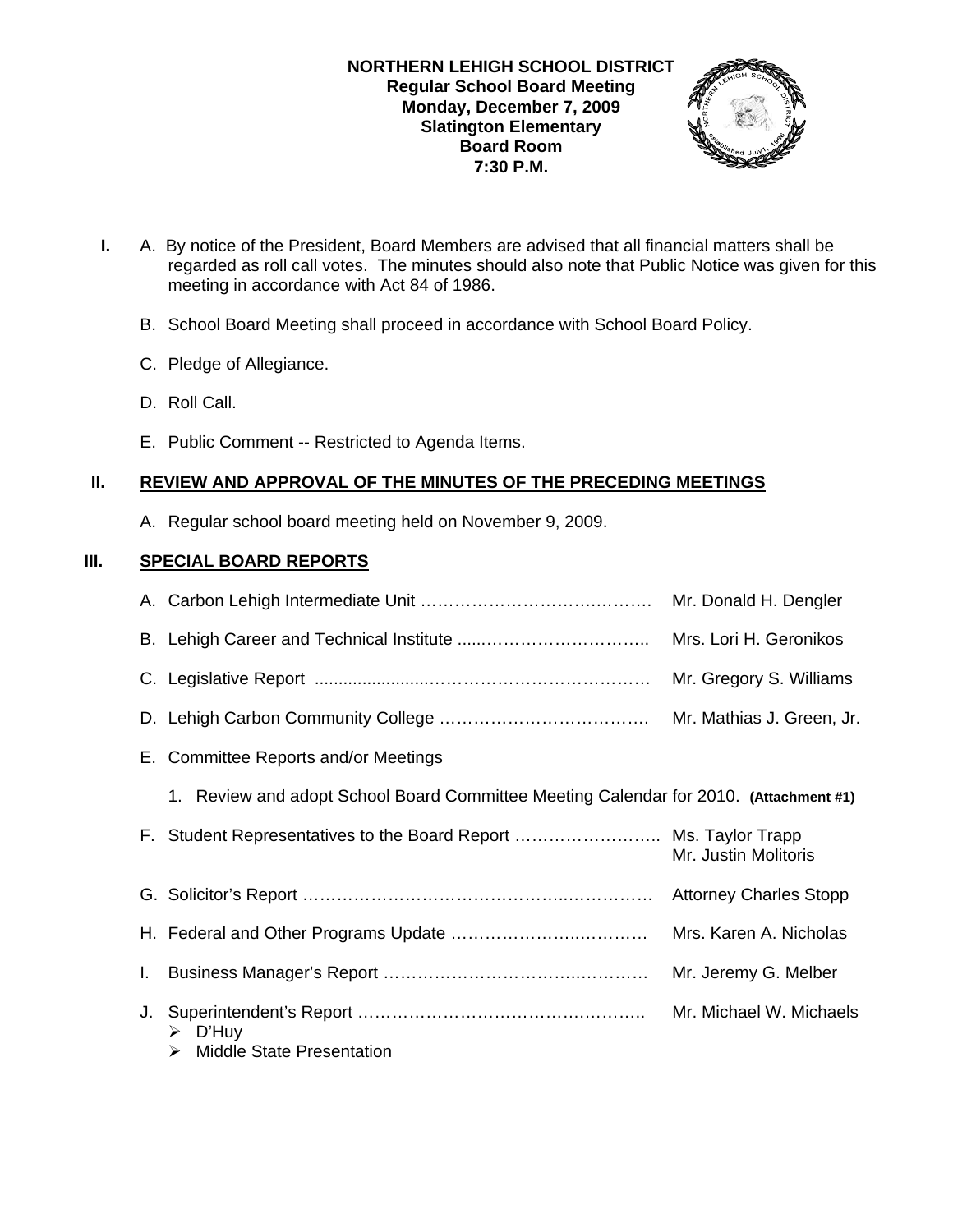#### **IV. PERSONNEL**

A. Rescind the following appointment which was approved at the November 9, 2009 school board meeting:

| Sally Kasztejna* |                                                                                                                                                                                                                                           |
|------------------|-------------------------------------------------------------------------------------------------------------------------------------------------------------------------------------------------------------------------------------------|
| Assignment:      | High School Cook's Helper, replacing Linda Nails who<br>resigned                                                                                                                                                                          |
| Salary:          | \$7.50/Per Hour/5 1/2 Hours Per Day/5 Days Per Week<br>(2005-2009 NL Educational Support Personnel Association<br>Collective Bargaining Unit Agreement - rate could change if<br>starting wage is adjusted with new bargaining agreement) |
| Effective:       | November 10, 2009                                                                                                                                                                                                                         |
|                  | *60 Day probationary period ending on or about January 8, 2010.                                                                                                                                                                           |

### B. Resignations

- 1. Accept the resignation of Lisa Martinez from her position as Middle School Detention Monitor, effective the end of the work day, November 19, 2009.
- 2. Accept the resignation of Carleen Binder from her position as Elementary Scholastic Scrimmage Advisor, effective immediately. Competition dates for the scholastic scrimmage have been moved this year and she will not be able to attend the competition dates.

#### C. Middle School Administrative Detention Supervisor

 Approve to appoint Debra Knerr and Dawn Tulio as Administrative Detention Supervisors in the middle school. Mrs. Knerr will cover the Monday detentions from 2:20 p.m. to 3:20 p.m. and Mrs. Tulio will cover the Wednesday detentions from 2:20 pm to 3:20 p.m.. They will work throughout the 2009-2010 school year on Mondays and Wednesdays that warrant detention coverage. Salary will be \$20.00 per hour worked.

D. Approve seven (7) employees as Content Area Coordinators from September 2009 through November 2009. Stipend for this position is \$180.00 per month for a total stipend of \$540.00 per coordinator paid through Project 720 funds. Payment will be disbursed upon receipt of funding from the state.

Christine Leslie - Science

 James Yadush – Social Studies Erwin Prutzman – Business/Technology Gregory King – Math Sharon Hunsicker – Special Education<br>Renee Evans – English Sharon Sharon Hunsicker – Special Education Tanya Simms – K-12 Wellness/Fitness

### E. Unpaid Leaves Of Absence

- 1. Approve the request of Gloria Kern, High School Special Education Aide, to take an additional 12 week unpaid leave of absence beginning on December 1, 2009 in accordance with school board policy #539 Uncompensated Leave. Mrs. Kern is requesting this extension of her unpaid leave for medical reasons.
- 2. Approve the request of Kristie Borger, Slatington Elementary teacher, to take a twelve week family medical leave beginning on or about March 5, 2010. She plans to return to her current teaching position upon the exhaustion of her 12 week family medical leave.

## F. Co-Curricular Volunteers 2009-2010 School Year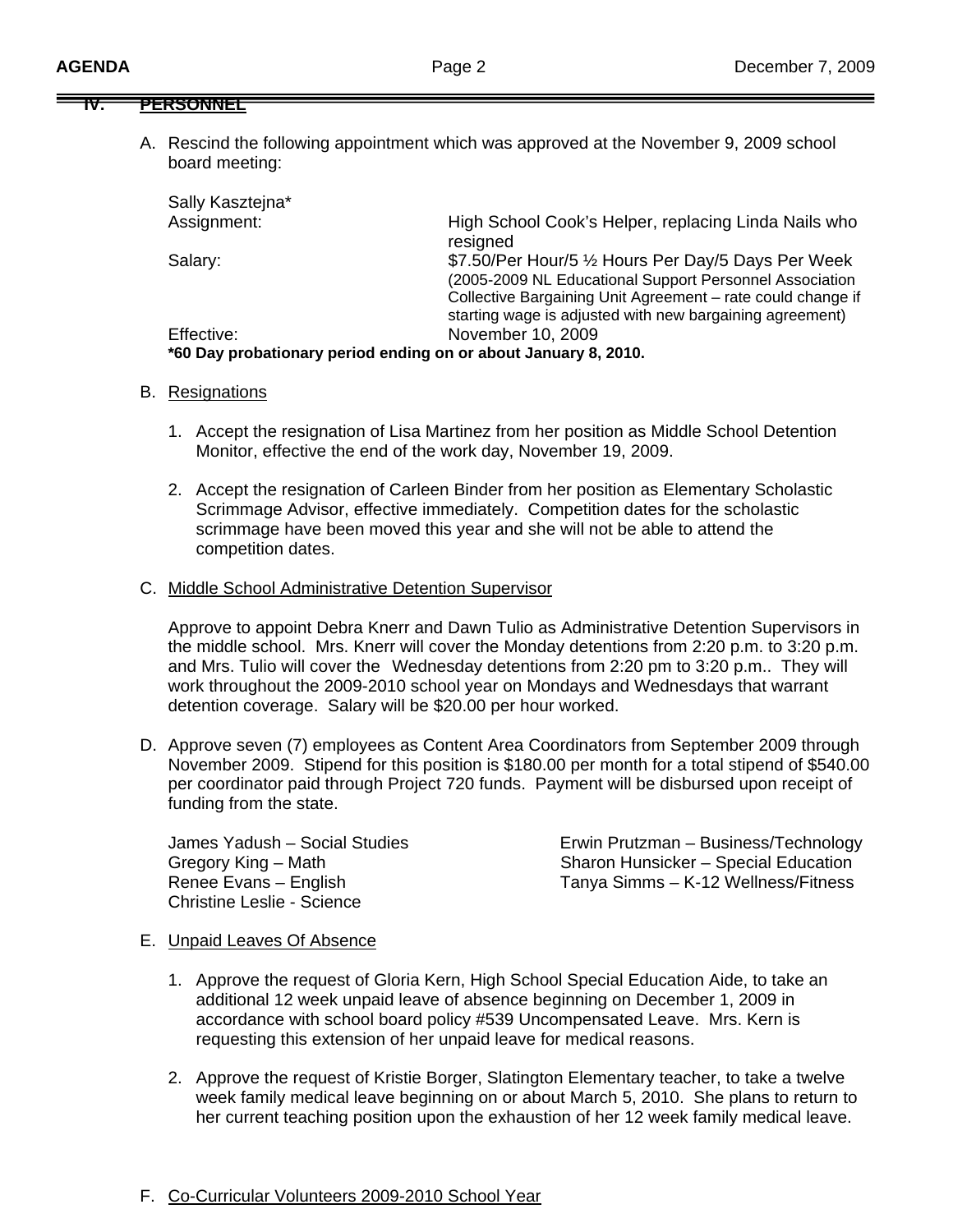Patrice Arnold MS/HS Dance Team Advisor Dianna Hoch MS/HS Dance Team Advisor LeAnn Hoch MS/HS Dance Team Advisor Andrea Nuschke\* Assistant Girls Basketball Coach **\*Pending verification of clearances.** 

## G. Substitute

1. Instructional

 Approve the following substitute teachers for the 2009-2010 school year at the 2009-2010 substitute teacher rates as approved on the Supplementary Personnel Salary Schedule:

Jo Lynn Gazo – CLIU Guest Teacher Earl Kunkel – CLIU Guest Teacher Kathryn Bonilla\* - Music Wendy Gremling\* - Elementary Deborah Magnotta - Elementary **\*Pending verification of missing paperwork.** 

### 2. Non-Instructional

a. Approve the following individuals as substitute cafeteria workers for the 2009-2010 school year at the 2009-2010 substitute rate as approved on the Supplementary Personnel Salary Schedule:

Heather Hughes

b. Approve the following individuals as substitute instructional aides for the 2009-2010 school year at the 2009-2010 substitute rate as approved on the Supplementary Personnel Salary Schedule:

Claire Danko

c. Approve the following individuals as substitute custodians for the 2009-2010 school year at the 2009-2010 substitute rate as approved on the Supplementary Personnel Salary Schedule:

Jeffrey Mann

## **V. CONFERENCES**

- A. Gail Lafferty Title I Improving School Performance Conference January 31, 2010 February 3, 2010 – Sheraton Station Square, Pittsburgh, PA – Lodging: \$406.98, Travel: \$171.00, Meals: \$50.00 – Total Approximate Cost: \$962.98 – Funding: Title I Grant **(Attachment #2)**
- B. Marilyn Steckel Title I Improving School Performance Conference January 31, 2010 February 3, 2010 – Sheraton Station Square, Pittsburgh, PA – Lodging: \$406.98, Meals: \$50.00 – Total Approximate Cost: \$791.98 – Funding: Title I Grant **(Attachment #3)**

## **VI. POLICY**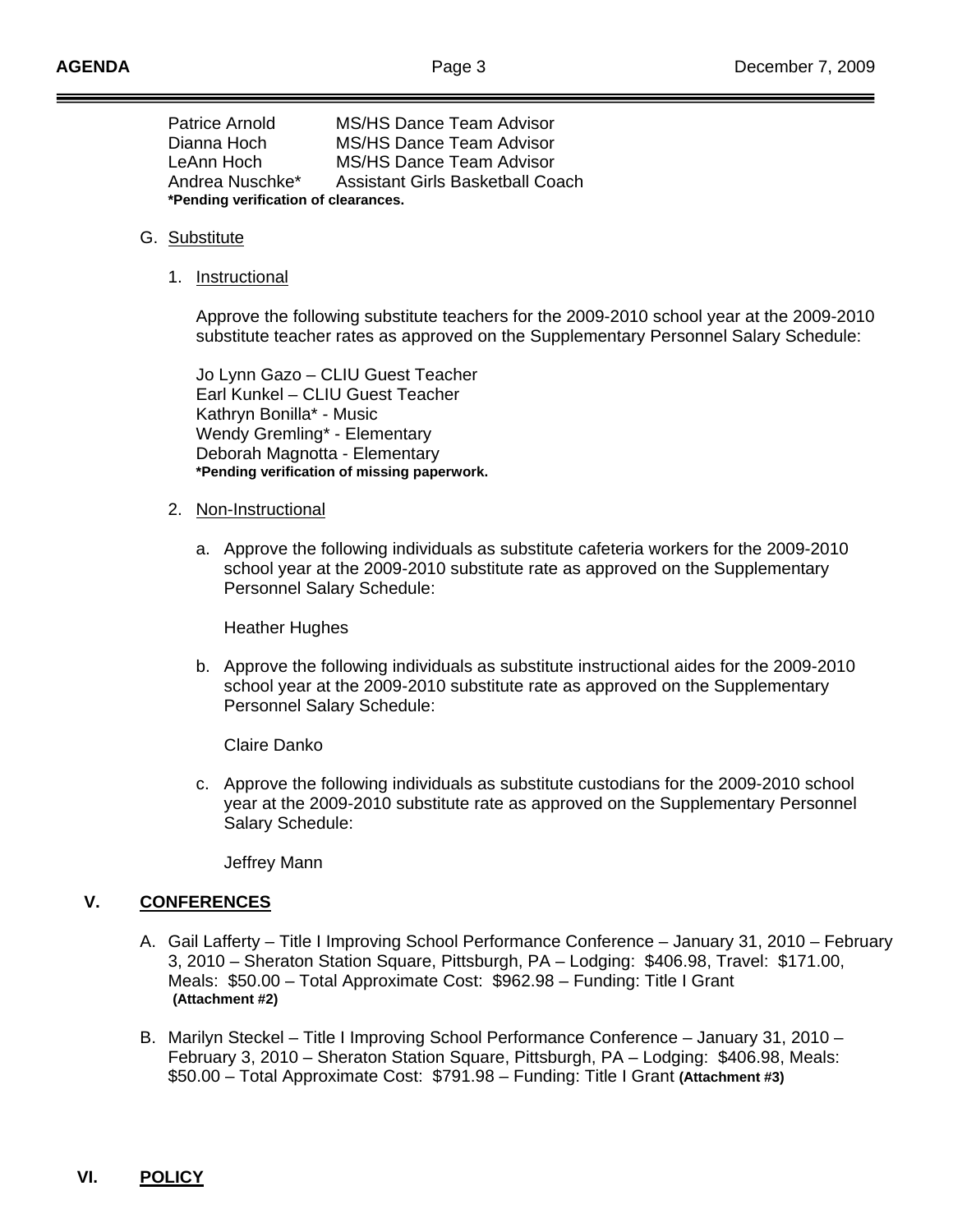#### A. Board Policy – Second Reading

Approve changes to school board policy #539 – Classified Employees – Uncompensated Leave, as presented after second reading. **(Attachment #4)**

#### B. Homebound Instruction

- 1. It is recommended that he Board of Education grant homebound instruction for a  $12<sup>th</sup>$ grade student, Student No. 1015400, for five hours per week, effective November 23, 2009 and continuing until June 1, 2010.
- 2. It is recommended that he Board of Education grant homebound instruction for a  $12<sup>th</sup>$ grade student, Student No. 1003250, for five hours per week, effective December 1, 2009 and continuing until further medical notice.

#### **VII. CURRICULUM AND INSTRUCTION**

#### **VIII. OLD BUSINESS**

### **IX. NEW BUSINESS**

## **X. FINANCIAL**

- A. Approve the Following Financial Reports:
	- 1. NLMS Student Activities Account month of November
	- 2. NLHS Student Activities and Scholarship Acct for the month of November
- B. Approve the Following List of Bills:
	- 1. General Fund month of November
	- 2. Cafeteria Fund month of November
	- 3. Athletic Fund month of November
	- 4. Refreshment Stand Fund month of November
- C. Approve abatement/exoneration requests of per capita taxes, for the residents that fall within the guidelines, as presented. **(Attachment #5)**
- D. Approve the agreement with Washington Township for the printing of per capita tax bills. Both the school district and township tax will be printed on one bill form. All fees charged for processing and mailing of the bills will be shared equally by the district and township. **(Attachment #6)**
- E. Approve the submission of the Pennsylvania Department of Education's Mandate Waiver Program Application for the Slatington Elementary School Additions and Renovations Project, as presented. **(Attachment #7)**
- F. Approve to continue the agreement with D'Huy Engineers for the construction phase of the Slatington Elementary School Renovation Project. Total cost for the construction phase is not to exceed \$475,000 (estimated on 20 months). **(Attachment #8)**
- G. Award the Field Hockey Fencing Project bid to Abel Fence LLC at a cost of \$11,759.00. **(Attachment #9)**
- H. Act 1 Tax Levy Resolution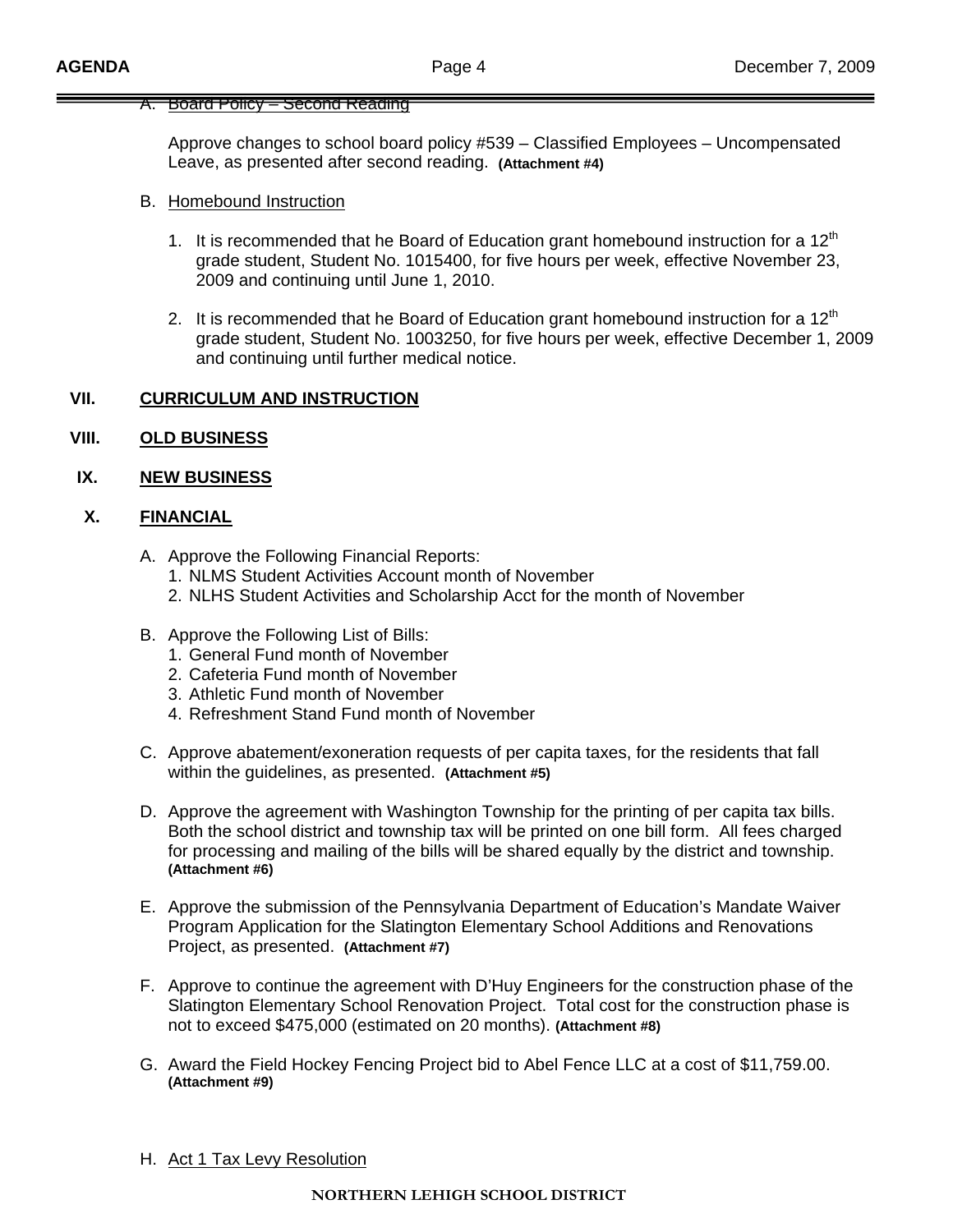## **BOARD OF DIRECTORS**

### **RESOLUTION**

 **WHEREAS,** on June 27, 2006, the Pennsylvania legislature passed Act 1 of Special Session 2006, entitled the "Taxpayer Relief Act" (hereinafter "Act 1");

 **WHEREAS,** Act 1 requires school districts to limit tax increases to the level set by an inflation index unless the tax increase is approved by voters in a referendum or the school district obtains from the Department of Education or a court of common pleas certain referendum exceptions;

 **WHEREAS,** Act 1 does, however, allow a board of school directors to elect to adopt a resolution indicating that it will not raise the rate of any tax for the support of the public schools for the following fiscal year by more than its index, provided this resolution must be adopted no later than 110 days prior to the date of the election immediately preceding the upcoming fiscal year;

 **WHEREAS,** the Northern Lehigh School District index for the 2010-2011 fiscal year is 4.0%;

 **WHEREAS,** the Northern Lehigh School District Board of Directors has made the decision that it shall not raise the rate of any tax for the support of the Northern Lehigh School District for the 2010-2011 fiscal year by more than its index.

**AND NOW,** on this  $7<sup>th</sup>$  day of December, 2009, it is hereby **RESOLVED** by the Northern Lehigh School District (hereinafter "District") Board of Directors (hereinafter "Board") the following:

- 1. The Board certifies that it will not increase any school district tax for the 2010-2011 school year at a rate that exceeds the index as calculated by the Pennsylvania Department of Education.
- 2. The Board certifies that it will comply with the procedures set forth in Section 687, of the Pennsylvania Public School Code (hereinafter "School Code"), 24 P.S. §6-687, for the adoption of its proposed and final budget.
- 3. The Board certifies that increasing any tax at a rate less than or equal to the index will be sufficient to balance its final budget of the 2010-2011 fiscal year.
- 4. The Administration of the District will submit the District's information on a proposed increase in the rate of a tax levied for the support of the District to the Pennsylvania Department of Education on the uniform form prepared by the Pennsylvania Department of Education no later than five days after the Board's adoption of this Resolution.
- 5. The Administration of the District will send a copy of this Resolution to the Pennsylvania Department of Education no later than five days after the Board's adoption of this Resolution.
- 6. The Board understands and agrees that by passing this Resolution it is not eligible to seek referendum exceptions under Section 333(f) of Act 1 and is not eligible to

 request approval from the voters through a referendum to increase a tax rate by more than the index as established for the 2010-2011 fiscal year.